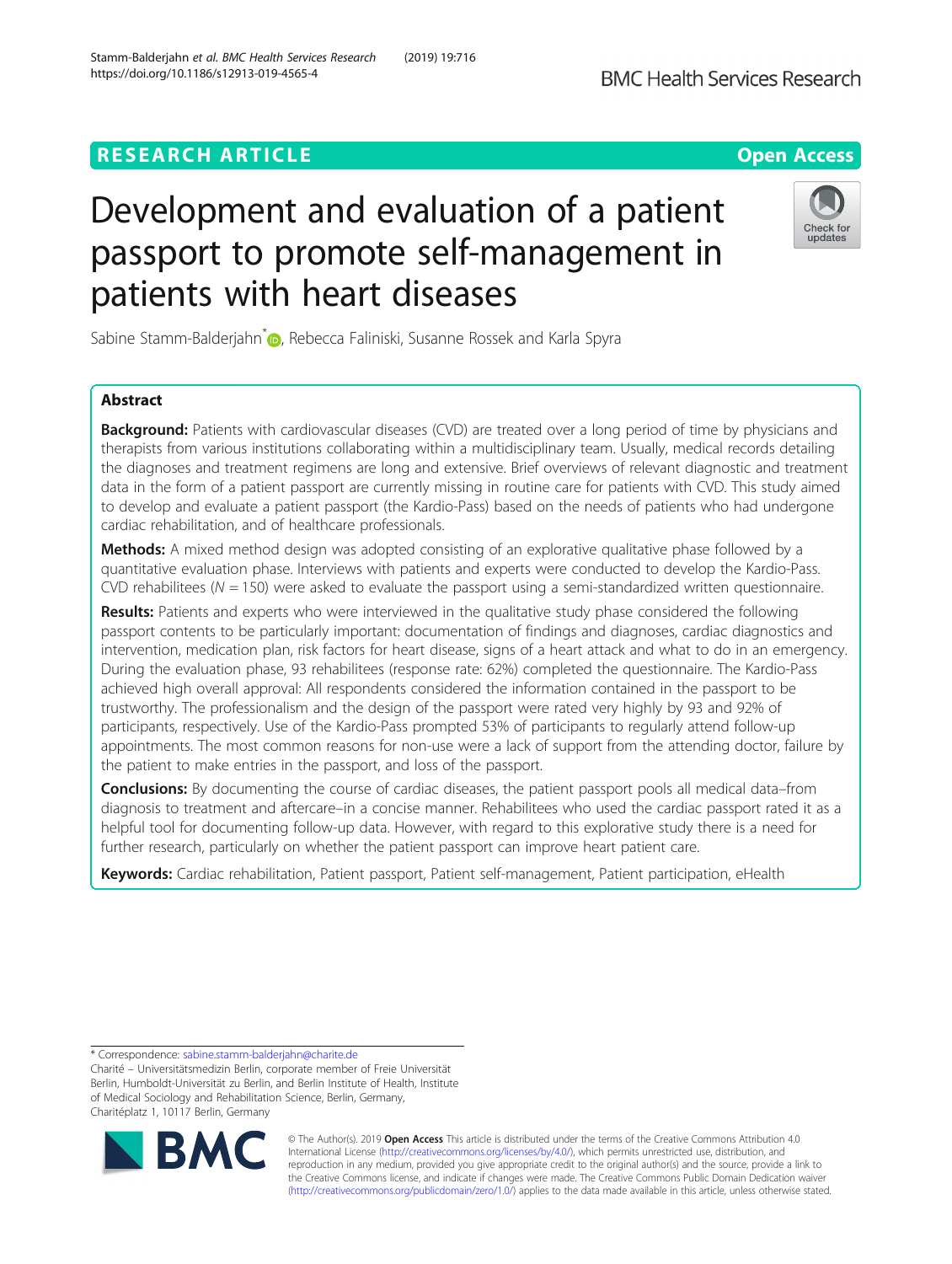# Background

Coronary heart disease (CHD) was the most common type of heart disease in 2016, killing more than nine million people worldwide. It has claimed more lives than any other disease over the last 15 years [[1\]](#page-7-0). Any strategy to effectively reduce risk factors involved in the progression of cardiovascular diseases must include the individual patients and their respective care structures. Active patient participation and continuous input from the patient should characterize the care process [[2](#page-7-0)]. Therefore, in addition to prevention, treatment and rehabilitation, a patient-centred care process is also key.

In Germany, a differentiated healthcare framework is in place to help patients achieve occupational, domestic and social reintegration after acute treatment of cardiovascular events such as myocardial infarction (MI). One of the main goals of cardiac rehabilitation (CR, usually a three-week intervention) involves giving patients the skills to competently and independently cope with their disease so that, despite potential limitations, they can continue to work and remain a functional member of their family and society to the fullest extent possible. Chronic coronary heart disease (ICD I25) is the most common reason for CR in Germany, accounting for 37.9% of CR cases. Acute myocardial infarction (ICD I21) is the second most common diagnosis, accounting for 21.8% of cases. The remaining cases are due to other heart diseases such as cardiomyopathies and valvular heart diseases [\[3\]](#page-7-0). Therefore, more than half of all CR patients have chronic coronary artery disease. Efficient secondary care is crucial to helping them maintain and build on the successful reduction of cardiac risk factors achieved during rehabilitation.

Studies have shown that the progress made during phase III rehabilitation is largely lost if rehabilitees do not receive specific secondary care measures for long-term support [[4](#page-7-0)]. Secondary care programmes that aim to initiate lasting lifestyle changes are only partially effective [[5](#page-7-0)]. The short duration of these interventions is the most likely reason for their limited success. The long-term intervention strategy used in the GOSPEL study [\[6\]](#page-7-0) achieved a marked improvement in lifestyle habits (e.g., exercise, diet and psychosocial stress) and in drug prescriptions for secondary prevention up to 3 years after rehabilitation following myocardial infarction. A significant reduction in cardiovascular mortality, nonfatal MI, nonfatal stroke, and cardiac death plus nonfatal myocardial infarction was also observed. In the intervention group, cardiac rehabilitation sessions were first conducted once a month and then semi-annually. Each session consisted of aerobic exercise (30 min), comprehensive lifestyle and risk factor counselling (at least 60 min) and reinforcement of preventive measures (30 min). The SEKONA study [[7\]](#page-7-0) is another successful long-term secondary prevention programme. It was based on telephone consultations that began at monthly intervals and continued on a quarterly basis over a period of 3 years. Patients in the intervention group showed better three-year risk profile outcomes than those in the control group.

The human and financial resources needed for these kinds of intervention programmes are so vast that they are generally not feasible in routine healthcare practice. Consequently, researchers should look for and investigate alternatives that place greater focus on patient selfmanagement. A patient passport that transfers information to secondary healthcare professionals and increases the motivation of rehabilitees while supporting and stabilizing the lifestyle-change strategies learned during rehabilitation is suitable and could be used for this purpose [[8\]](#page-7-0). Special patient passports already exist for some chronic diseases such as diabetes [\[9\]](#page-7-0) and chronic inflammatory bowel disease [[10](#page-7-0)]. A passport is available for cancer patients with brain tumours [\[11\]](#page-7-0) and ENT tumours [[12](#page-7-0)]. Passports for patients with cardiovascular disorders such as heart failure  $[13]$  $[13]$  $[13]$  and coronary heart disease  $[14]$  $[14]$  $[14]$ have also been described. However, none of these passports contain indications for active patient participation, such as entering laboratory and vital parameters oneself.

This study aimed to develop and evaluate a patient passport for standardized long-term care that would enable comprehensive and continuous interdisciplinary documentation of care for heart disease patients. The passport was to be based on the needs of heart patients and healthcare professionals, as well as on medical treatment recommendations and therapeutic guidelines for cardiovascular diseases [[15\]](#page-7-0). Space was to be dedicated to secondary prevention measures for achieving positive behavioural changes in physical activity, diet, and abstinence from smoking and tobacco use. Theory-led strategies for successful behavioural change were to be based on the Health Action Process Approach (goal-setting, action planning, overcoming barriers and documenting success) [\[16\]](#page-7-0).

## **Methods**

The mixed method design consisted of an exploratory qualitative phase followed by a quantitative evaluation phase.

## Qualitative study phase

The qualitative study phase was mainly exploratory in nature and provided initial insight into the new thematic field [[17\]](#page-7-0). The exploratory part of the study was designed to generate the results needed to better structure the issue and establish a sound basis for developing the patient passport. Guided interviews and focus groups were conducted in order to identify ideas, wishes and needs with regard to the content, design and format of the passport. The aim of the focus groups was to acquire important information from potential users about the passport's usability and acceptability. Because visual and haptic aspects will be important for the future use of the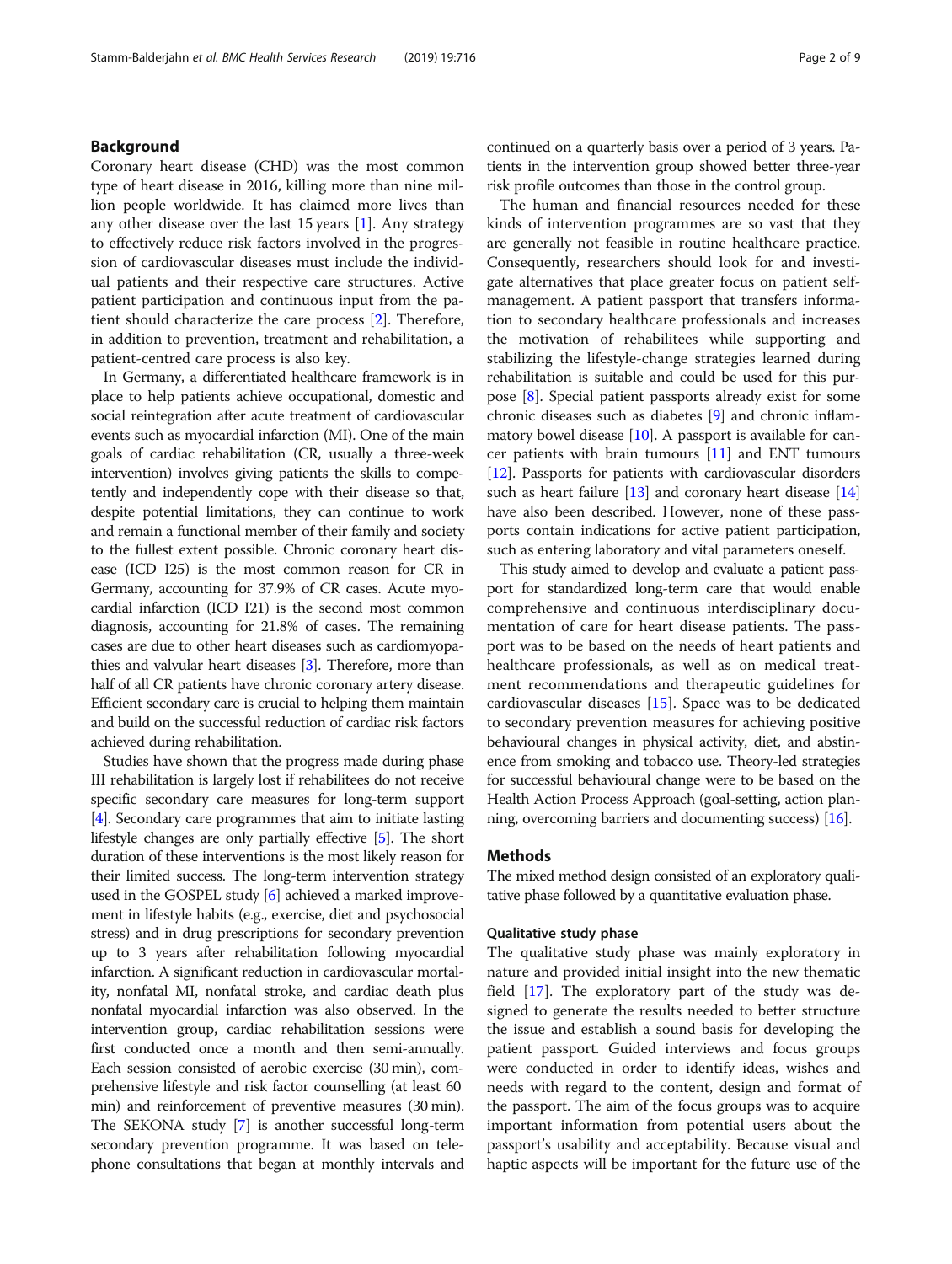passport, we wanted to gather as many opinions as possible on this subject. In contrast to the focus groups, the interviews with experts (physicians, therapists and experienced rehabilitees) aimed to gain insights into what content the passport should include. All of the participants were asked to comment on a future digital version of the passport.

# Participants/recruitment

Eleven patient interviews, four focus groups with between three and seven participants, and ten expert interviews with physicians and therapists (cardiologists, general practitioners and sports therapists) were conducted. The patients were recruited from two German rehabilitation centres. The focus groups were composed of outpatient heart groups. The experts were recruited from two rehabilitation centres and from outpatient medical practices. Recruitment was discontinued once there was sufficient evidence that further data collection would lead to similar results (data saturation).

#### Data analysis

The guideline-based interviews were conducted by topic and recorded using a digital audio recorder. We systematically analysed the recorded and transcribed interview data using Mayring's qualitative content analysis [[18](#page-7-0)] and the software MAXQDA 10 for manual inductive coding [[19\]](#page-7-0). Two researchers inductively developed a coding system by independently reading the text material and combining their results according to themes and categories that emerged from the data. After discussing and mutually agreeing a coding frame, they coded all the texts individually. The researchers then reread the transcripts to identify any additional codes and potentially revise the frame.

# Quantitative study phase Participants/recruitment

The study included cardiac rehabilitation patients  $(N = 150)$ who had a confirmed diagnosis of CHD, either with or without a percutaneous coronary intervention or bypass surgery or heart failure. The patients ranged from 18 to 80 years of age and were recruited from five German rehabilitation centres.

# **Questionnaire**

The patients were asked to evaluate the Kardio-Pass using a semi-standardized written questionnaire that was sent to them 8 months after they had received the passport. The questionnaire was developed for the purpose of this study. The original German version was translated into English and is provided as Additional file [1](#page-6-0). The questionnaire contained elements and information from existing instruments that measure indicators of

usefulness and satisfaction [\[14](#page-7-0), [20](#page-7-0), [21](#page-7-0)]. In addition to closed questions, the questionnaire included open questions that allowed the respondents to provide more detailed answers to particular items. The closed questions asked respondents to rate their approval on a four-point scale: "strongly agree", "agree", "disagree" or "strongly disagree". Where the rehabilitees specified a frequency of events, they used a five-point scale: "never", "rarely", "sometimes", "often" or "always".

The content of the questionnaire was structured in the same way as the patient passport, in which one section normally extends over two pages. Table [1](#page-3-0) shows the individual sections of the passport and the patients' evaluation line by line. For each section, patients were asked whether the language was understandable (comprehensibility) and, if applicable, whether the information and recommendations provided were useful. Overall approval of the passport was rated on a German schoolgrade scale of 1 (best) to 6 (worst). Finally, the rehabilitees were asked if they could imagine using the passport as a smartphone application. Rehabilitees who did not use the Kardio-Pass were asked to indicate the reasons for non-use. Data on the sociodemographic characteristics of the rehabilitees (gender, marital status, education and employment status) were also collected.

#### Data analysis

Statistical analysis of the standardized questions consisted mainly of descriptive statistics (e.g., frequency distribution, chi-square test). Binary logistic regression was used to test for associations between certain variables. The statistical analysis was performed using SPSS Statistics Version 22. Responses to the open questions were evaluated by content analysis.

#### Ethical considerations

Before starting the present study, a study approval request (EA1/066/15) was submitted to the ethics committee of Charité – Universitätsmedizin Berlin. It was granted on 31 March 2015. Participation in the study was voluntary. Informed written consent was obtained from all patients when enrolling them in the study.

#### Results

# Qualitative analysis

# **Participants**

The sample of patients interviewed included five women (45%) and six men (55%). They had a mean age of  $61 \pm 11.1$  years. Of the 20 focus group participants, four (20%) were female and 16 (80%) were male. The mean age was  $67.6 \pm 8.5$  years. Of the ten experts interviewed, six were male (60%) and four were female (40%). On average, they had practiced medicine for  $20.8 \pm 14.1$  years.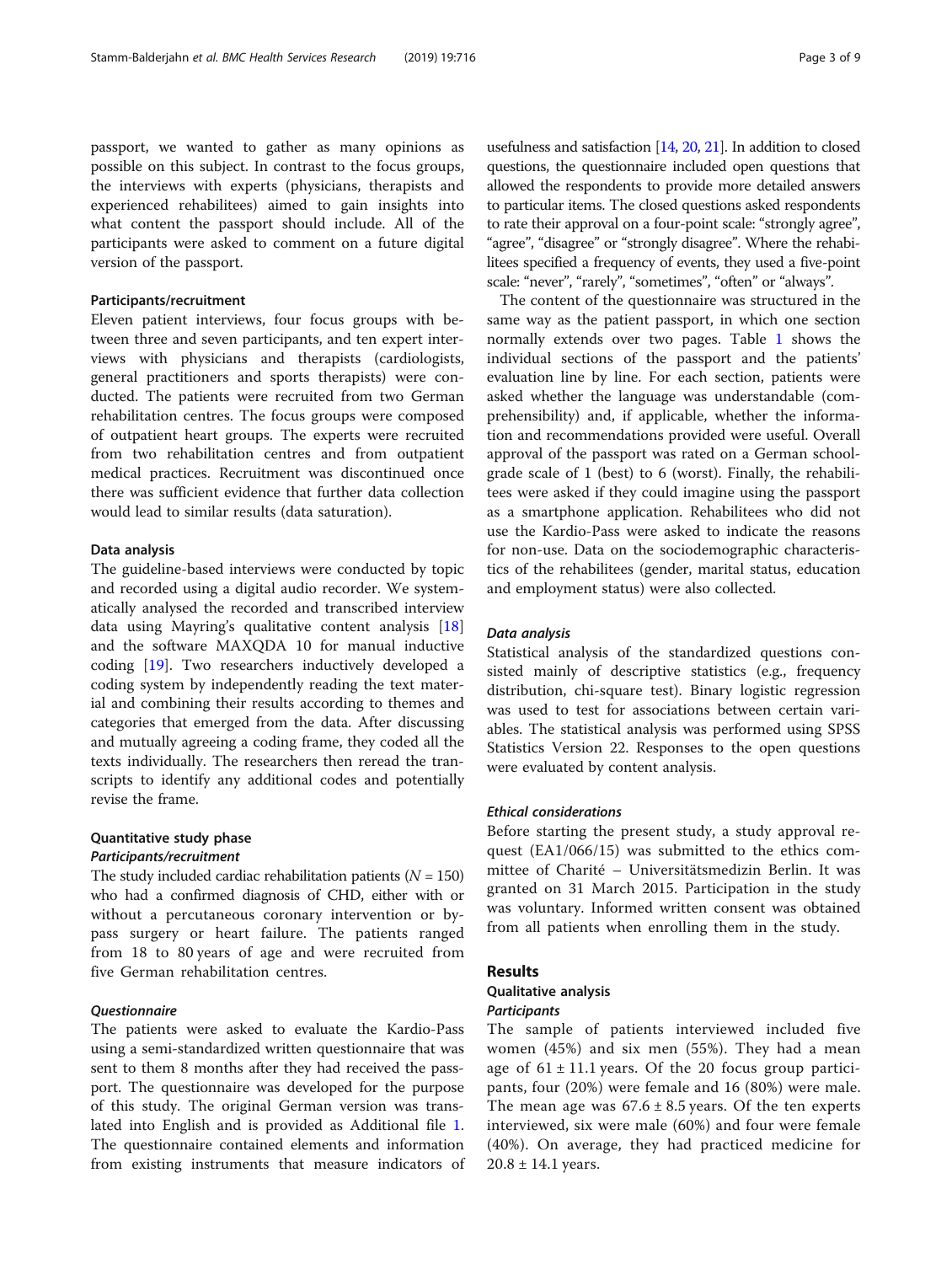<span id="page-3-0"></span>

| <b>Table 1</b> Patient assessment of the topical sections in the Kardio-Pass |  |  |  |
|------------------------------------------------------------------------------|--|--|--|
|------------------------------------------------------------------------------|--|--|--|

| Topical section                                                                                                                                               | Item(s) assessed                            | Strongly disagree<br>% (n) | Disagree<br>% (n) | Agree<br>% (n) | Strongly agree<br>% (n) |
|---------------------------------------------------------------------------------------------------------------------------------------------------------------|---------------------------------------------|----------------------------|-------------------|----------------|-------------------------|
| Instructions for use, table of contents, patient data,<br>allergies, emergency contact, coagulation management                                                | Comprehensibility                           |                            |                   | 33.3 (21)      | 66.7(42)                |
| Doctors and institutions providing treatment<br>(six stamp fields), overview of follow-up appointments                                                        | Comprehensibility                           | 1.7(1)                     | 5.1(3)            | 28.8 (17)      | 64.4 (38)               |
| Cardiac diagnosis, concomitant diagnoses, stent<br>intervention(s) and location(s), echocardiography<br>findings, image of coronary arteries                  | Comprehensibility                           |                            | 14.3(9)           | 34.9 (22)      | 50.8 (32)               |
|                                                                                                                                                               | Usefulness of image of<br>coronary arteries |                            | 14.5(9)           | 35.5(22)       | 50.0(31)                |
| Cardiovascular risk profile over time (body weight,<br>waist circumference, smoking status, blood pressure,<br>blood glucose, HbA1c, serum lipids)            | Comprehensibility                           |                            | 4.7(3)            | 40.6(26)       | 54.7 (35)               |
| Blood pressure and heart rate monitoring values,<br>option for graphical display                                                                              | Comprehensibility                           |                            | 3.3(2)            | 26.2(16)       | 70.5 (43)               |
| Medications and dosage schedule (medication plan)                                                                                                             | Comprehensibility                           |                            |                   | 33.3 (21)      | 66.7(42)                |
| Information regarding the time after the rehabilitation<br>intervention (e.g., advice on participation in a heart<br>group, nutrition and relaxation courses) | Comprehensibility                           |                            | 1.6(1)            | 36.1(22)       | 62.3 (38)               |
|                                                                                                                                                               | Usefulness of information                   |                            | 3.3(2)            | 36.1(22)       | 60.7(37)                |
| Heart group participation (place, time, training<br>frequencies), intensified aftercare courses<br>(place, time)                                              | Comprehensibility                           |                            | 3.9(2)            | 33.3 (17)      | 62.7(32)                |
| Physical activities (recommendations, objectives,<br>action planning), diary for physical activities                                                          | Comprehensibility                           |                            | 3.4(2)            | 39.0 (23)      | 57.6 (34)               |
|                                                                                                                                                               | Usefulness of recommendations               |                            | 11.5(7)           | 32.8 (20)      | 55.7 (34)               |
| Schematic illustration of heart attack signs,<br>information about what to do in an emergency                                                                 | Usefulness of information                   |                            | 3.1(2)            | 23.1(15)       | 73.8 (48)               |

## Themes

Five main themes reflecting the patients' views on the development of a patient passport were identified from the interview data: (i) knowledge and usefulness of a patient passport for cardiological patients; (ii) management of the passport; (iii) format and visual representation; (iv) medical and behavioural content; (v) future digitalization of the passport.

Regarding (i), most of the interviewees had never heard of a cardiac passport. Just two patients, both working women, knew about them and had used one before. Nearly all patients surveyed were in favour of developing a patient passport. One of the patients summed up what a cardiac passport would mean to him as follows:

"Well, personally, I would very much like to have a patient passport like that. Because with that format, all the information needed in an emergency would be in the passport, and we don't have anything like that now."

Half of the experts were familiar with patient passports, but very few knew of a comprehensive passport for interdisciplinary documentation of care. In reference to this problem, one expert stated:

"Every now and then a patient will pull out one of those things and you're supposed to write something in it. Most patients… well, we have Marcumar ID

cards, and now there are a couple of stent passports. I saw that recently. But to my knowledge, no true cardiac passport exists, generally speaking."

By and large, the experts agreed that a comprehensive passport for cardiac patients would be important and useful. Only one expert noted that the quality of the content and the level of patient acceptance would ultimately determine whether patients would actually use a passport.

Regarding (ii), when asked who should be allowed to make entries in the cardiac passport, most of the focus group participants thought that this should be done by medical personnel only. One participant voiced the following opinion:

"You just have to decide who is leading the passport. Do you enter it yourself? […] Then everyone would have to go along with it. Otherwise, if it's not updated, it can cause harm."

By contrast, most of the patients and experts were in favour of patients making their own entries.

Regarding (iii), the main topic of discussion in the focus groups concerned passport design preferences (size, image and entry format). When asked about size options, the focus group participants preferred a DIN A6 format  $(4.13 \times 5.83 \text{ in.})$ . In terms of the illustration of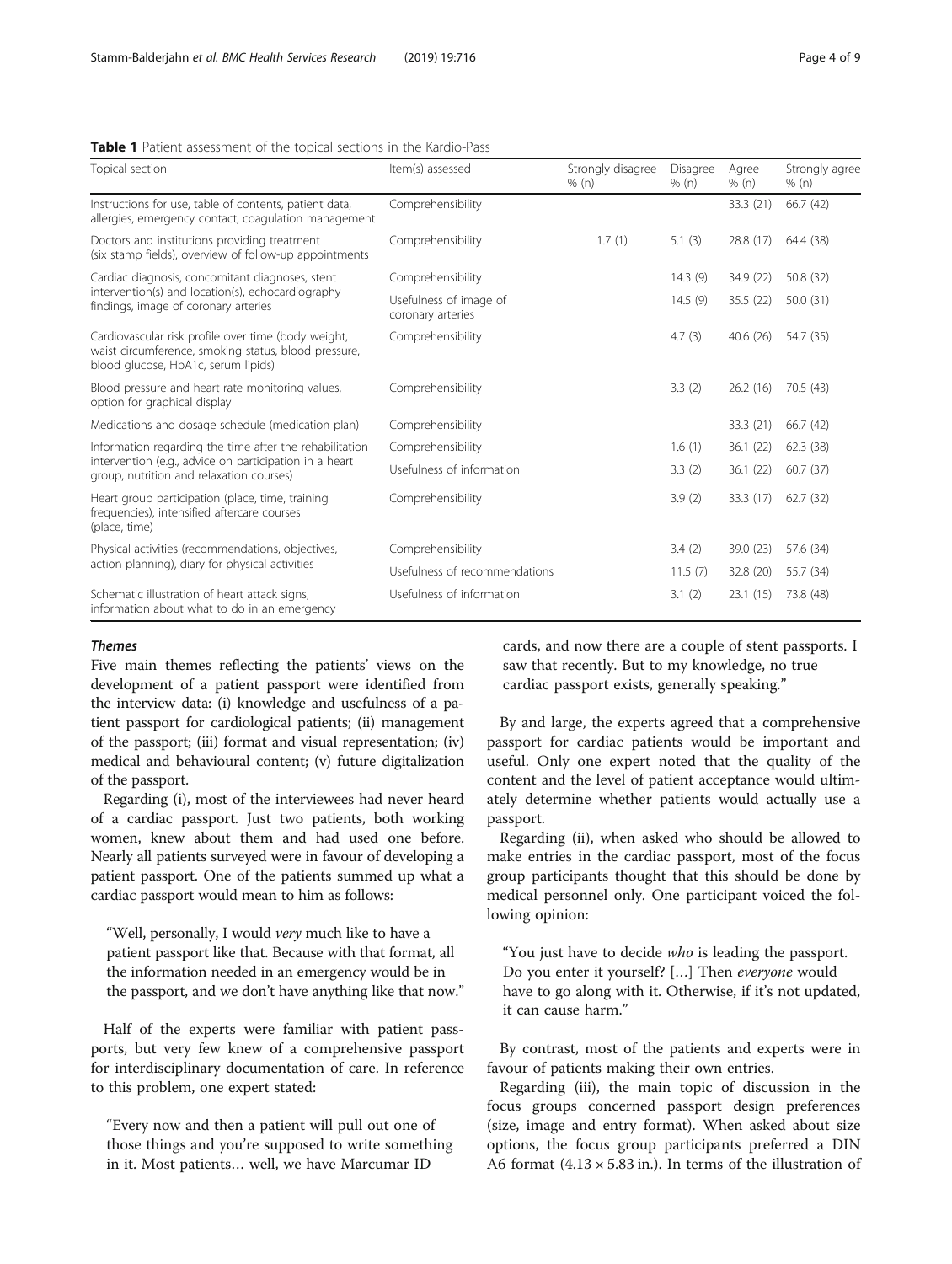<span id="page-4-0"></span>the heart, most participants preferred the coronary artery image that can be used to document stent location. Only a few participants preferred the schematic diagram of the heart anatomy. As for the experts, they favoured a DIN A6 format. They also felt that the patient's personal data should not appear on the front cover, but rather on the first page of the passport if possible. Like some of the patients, the experts thought that emergency contact information should be included in the passport.

Regarding (iv), the interviewed patients felt that the following content was essential: documentation of medications, diagnoses and medical findings, emergency contact information, and outpatient examination and test results. Most of the experts' responses about the Kardio-Pass content concerned the documentation of diagnostic measures, cardiac interventions, medications, diagnoses and risk factors. They also felt that it would be beneficial if the passport provided reminders for preventive medical check-ups and documented laboratory values and medications over time.

Regarding (v), most of the experts were open to the idea of making the passport available as a digital healthcare app. However, some raised objections. One cardiologist commented as follows:

"It depends on the age of the users. The younger patients can certainly handle an app well. But patients should be able to choose which form they want to use."

Most of the patients rejected the idea of a mobile health app, but younger and employed patients expressed fewer reservations. Moreover, some patients raised concerns about data protection and privacy. In the focus groups, opinions were divided on whether the passport should be available as an application. Approximately half of the participants voted in favour of an app, nearly a quarter were against it, and the remaining quarter abstained. Among the supporters and opponents of the passport app, some envisaged the app being used more by the younger generation and in the future. This opinion was held by a fifth of the focus group participants. Most of the participants who rejected the app indicated that data protection concerns were their main reason for doing so. One person fundamentally rejected the use of any type of modern technology.

The knowledge gained from the expert and patient interviews and from the focus group discussions provided the basis for developing the patient passport. The Kardio-Pass currently contains 24 pages, including the front and back cover. It is available in a DIN C6 format  $(4.49 \times 6.38 \text{ in.})$ . A PDF version of the Kardio-Pass is provided in Additional file [2.](#page-6-0)

# Quantitative analysis **Participants**

The quantitative analysis included 150 rehabilitees with a median age of  $59.2 \pm 9.1$  years (range: 40 to 78 years). Of those surveyed, 82.8% were male and 17.2% were female. A total of 64.8% were employed, with 91.5% working full-time. Most rehabilitees (72.2%) were married or lived with a partner. The rest were either single (13.3%), divorced (11.1%) or widowed (3.3%). The majority (52.2%) had an intermediate high school diploma (10 years), 26.7% had a higher level of high school education, and 21.1% had a lower level.

Ninety-three rehabilitees completed and returned the questionnaire, yielding a response rate of 62%. Sixtyseven (72%) of the respondents reported using the Kardio-Pass. Twenty-six of those who did not use the passport indicated their reasons for non-use.

#### Findings

The Kardio-Pass is divided into individual topical sections (e.g., diagnosis, cardiovascular risk profile, medication plan). The questionnaire followed this structure. Table [1](#page-3-0) shows the user assessments of the comprehensibility and usefulness of the passport content.

Fifty-three percent ( $n = 35$ ) of respondents stated that using the Kardio-Pass had prompted them to attend follow-up appointments regularly, while 57.6% ( $n = 34$ ) found that the passport was a helpful support tool for communicating with doctors. Twenty-one percent  $(n = 13)$ felt that the Kardio-Pass had improved their doctorpatient relationship, and 88.2% ( $n = 56$ ) said that it gave them an increased sense of security in various situations (when out and about, in an emergency or when taking medications). Nearly 60% ( $n = 39$ ) took advantage of the possibility to enter information in the passport themselves (e.g., follow-up appointment dates and monitoring values for risk parameters), and 37.8% ( $n = 23$ ) used the passport to log physical activities.

The rehabilitees were also asked to rate their general impression of the Kardio-Pass in terms of the trustworthiness of the information and its professional impression, design and format/size (Table 2). The average rating was 2.1 on a scale of 1 (best) to 6 (worst).

| Table 2 Patients' general impression of the Kardio-Pass |  |  |
|---------------------------------------------------------|--|--|
|---------------------------------------------------------|--|--|

| General impression<br>of the Kardio-Pass | Strongly<br>disagree<br>% (n) | Disagree<br>% (n) | Agree<br>% (n) | Strongly<br>agree<br>% (n) |
|------------------------------------------|-------------------------------|-------------------|----------------|----------------------------|
| Trustworthy information                  |                               |                   | 29.2 (19)      | 70.8 (46)                  |
| Professional impression                  |                               | 6.4(4)            | 22.6(14)       | 71.0 (44)                  |
| Good design<br>(colour, layout)          |                               | 8.1(5)            | 45.2 (28)      | 46.8 (29)                  |
| Good format/size                         | 11.1(7)                       | 15.9 (10)         | 34.9 (22)      | 38.1 (24)                  |
|                                          |                               |                   |                |                            |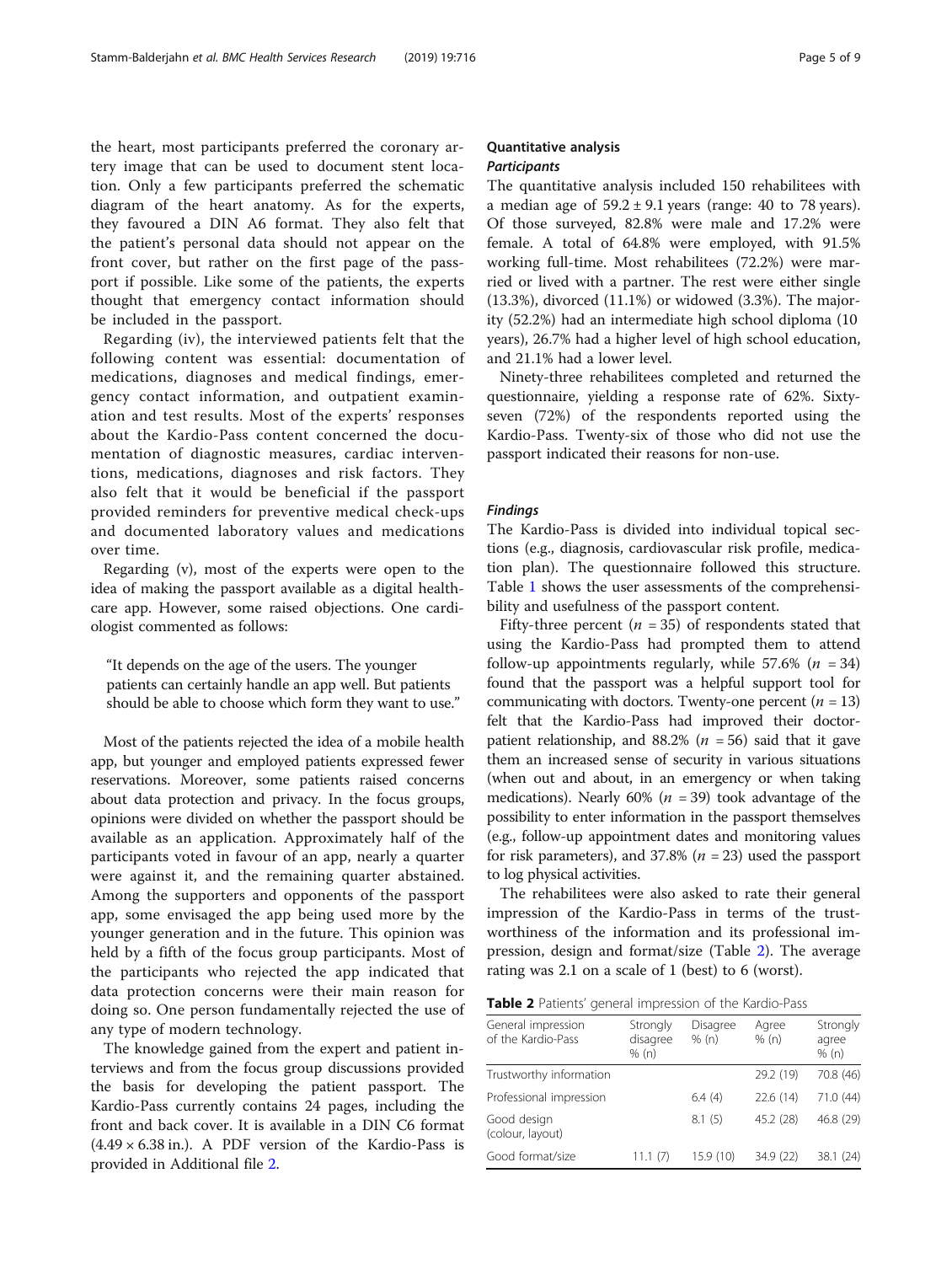In total, 47.8% ( $n = 32$ ) of the rehabilitees said they could imagine using the Kardio-Pass as a mobile app in the future. This result was not affected by age or gender. Among those who could not imagine using it as an app, the most commonly mentioned reasons were not owning a smartphone, a lack of experience with apps, and data privacy concerns.

Twenty-eight percent ( $n = 26$ ) of rehabilitees reported that they had not used the Kardio-Pass after receiving it. Passport users and non-users did not differ significantly in terms of gender, marital status and occupational status. Multivariate analysis showed higher rates of passport use among older rehabilitees (odds ratio: 1.07;  $p = 0.04$ ) and those with higher education levels (odds ratio: 2.52;  $p = 0.02$ ). The three most common reasons for non-use were a lack of support from the attending doctor, failure of the patient to make entries in the passport, and loss of the passport.

#### **Discussion**

#### Key findings

The Kardio-Pass was developed with cardiac rehabilitees and with medical experts involved in the co-treatment and secondary care of heart disease patients. The passport enables comprehensive, interdisciplinary and continuous documentation of the course of disease. In the second phase of the study, CHD rehabilitees tested the suitability and practicality of the Kardio-Pass for 8 months. They had the option of entering data in their passports themselves to document the course of their disease. The surveyed users had a positive general impression of the passport (Table [2\)](#page-4-0). All users rated the information contained in the passport as trustworthy, 93.6% felt the passport made a professional impression and 92% liked the design. However, 27% of users criticized the format and design, and most thought that it was too large.

#### Interpretation

Detailed analysis of approval ratings for the individual topical sections revealed that, in terms of comprehensibility, only 85.7% of respondents approved of the "Diagnoses and Findings" section (Table [1](#page-3-0), Row 4). All other sections achieved approval ratings above 90%. "Diagnoses and Findings" mainly contains technical terms used to describe cardiac diagnoses, concomitant diagnoses and echocardiography findings. The lower approval ratings suggest that the patients lacked the knowledge needed to understand the content.

Twenty-eight percent ( $N = 26$ ) of the patients surveyed reported that they did not use the Kardio-Pass after receiving it. Lack of support from the attending doctor was the most common reason for non-use. From the perspective of the rehabilitees, this finding might be symptomatic for follow-up rehabilitation. In the final report on the study Aftercare: wishes and reality from the perspective of rehabilitees with musculoskeletal diseases, the authors conclude that rehabilitees need professional support during aftercare in order to help them become competent in self-management [[22](#page-7-0)]. In addition, patients should receive professional support as they continue to use the Kardio-Pass because research has shown that including patients in the documentation process strengthens patient participation and personal responsibility [\[23\]](#page-7-0). A failure to recognize this fact, along with time constraints, might be why cardiac rehabilitees do not receive the necessary support from the doctors providing follow-up care. However, the passport has the potential to improve doctor-patient relationships. A fifth of the rehabilitees surveyed in our study confirmed this. In turn, a good doctor-patient relationship is the basis for effective patient self-management and can lead to better health outcomes [\[24,](#page-7-0) [25\]](#page-7-0).

Our analysis of the "Physical Activities, Planning and Diary" section of the Kardio-Pass showed a gap between the patients' perceptions of the usefulness of the recommendations and their actual use of the documentation materials. The Kardio-Pass provides guideline-based physical activity recommendations [[26](#page-7-0)] and gives concrete tips for successfully implementing them (setting goals, planning action and monitoring success) based on the Health Action Process Approach (HAPA) [\[27\]](#page-7-0). Although 88.5% of the rehabilitees rated the physical activity recommendations as useful, most of them (62.3%) never actually used the diary to document their daily or weekly physical activities. Obviously, these rehabilitees failed to bridge the intention-behaviour gap in which intended and actual behaviours do not coincide, as de-scribed by Sheeran [[28\]](#page-7-0). Space limitations in the Kardio-Pass (there is only room for 14 days of entries) could also be a reason for non-use of the diary.

Scope for comparing the results on passport acceptance and user analysis from the present study with those from other studies is limited. To our knowledge, only one other study exists in which researchers investigated the acceptance and use of a patient passport for secondary prevention of heart disease using a similar methodology. In that study, by Völler et al. [\[14](#page-7-0)], the passport was mainly used to document changes in physiological protective factors and risk factors over time. By contrast, our study mainly focused on user assessments of the passport by cardiac rehabilitees.

Völler et al. [[14\]](#page-7-0) issued 437 patients who had a confirmed CHD diagnosis with a health passport before they were discharged from inpatient rehabilitation. The rehabilitees were asked to carry the passport for 1 year and then return it to the study centre. The analysis revealed that only 44% of the patients had used the passport regularly over the course of the year. Consequently, the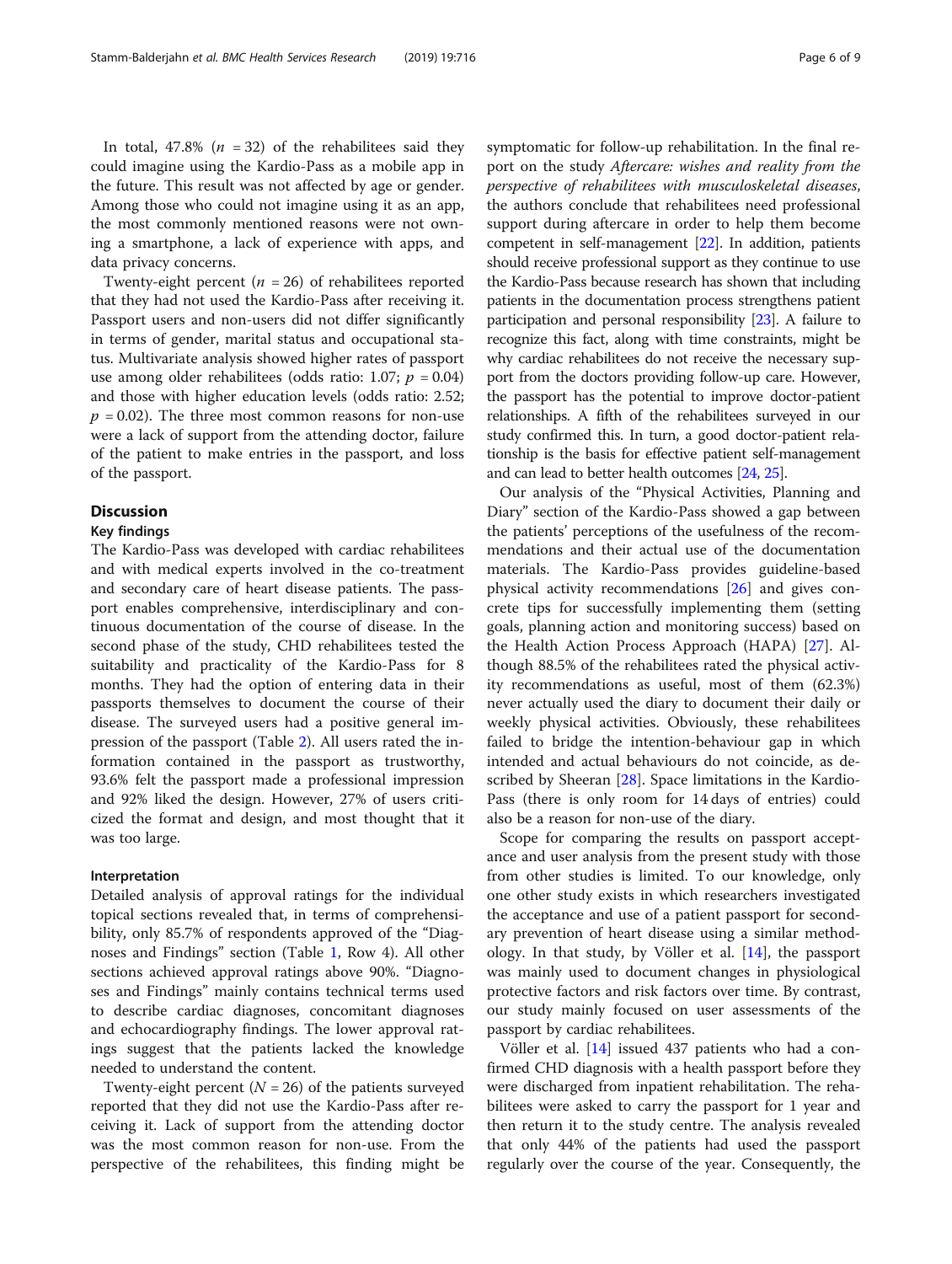<span id="page-6-0"></span>authors concluded that acceptance of the passport was low. In our study, 72% of cardiac rehabilitees used the Kardio-Pass regularly. However, the two studies produced similar findings regarding the demographic characteristics of passport users and non-users. Like Völler et al. [[14\]](#page-7-0), we found that older participants and those with higher levels of education tended to use the passport more often. Gender-specific differences were not detected in either of the two studies.

British researchers investigated the acceptance of a patient passport for asthma management in a clinical study of patients with severe asthma [[29](#page-7-0)]. The aim of introducing the passport was to save lives by ensuring that patients could access emergency services when needed, and to help healthcare professionals deliver timely, appropriate and individualized emergency treatment. The investigators issued the passport to 15 asthma patients, seven of whom used it 15 times. This was perceived as helpful because it made the patients feel less insecure and apprehensive. Likewise, 88.2% of the patients surveyed in our study stated that the passport gave them a greater sense of security in various situations (when out and about, in an emergency or when taking medications).

#### Future prospects

The most obvious disadvantage of our Kardio-Pass is the limited space available for logging protective and risk factor measurements (such as blood pressure, heart rate, weight, blood glucose and cholesterol levels), updating information on medications and activity plans, noting scheduled doctor appointments and documenting test findings (e.g., echocardiography, training frequency). Therefore, the study included a question about the possibility of making the Kardio-Pass into a mobile application. Nearly half (47.8%) of the respondents indicated that they could imagine using such an app. A representative survey carried out by Bitkom (the German Association for IT, Telecommunications and New Media) in May 2017 produced similar results. It showed that almost half (45%) of Germany's smartphone users could imagine using health apps in the future, and that nearly one in two smartphone owners already used a mobile health app [[30](#page-7-0)].

In principle, mobile health apps offer scope for patient participation and can support different phases of care processes within the healthcare system [[31](#page-8-0)]. Preliminary studies show that health apps can be of particular benefit to patients with cardiovascular diseases. Development of these applications should be based on theoretical models for explaining behavioural changes. It is useful to include video game elements, reward systems and social media elements in the apps [[32\]](#page-8-0). In light of this, a mobile Kardio-Pass application (the Kardio-Pass app) will be developed in the future on the basis of the user survey results presented in this study.

#### Limitations

This study has some limitations. For example, the research is based exclusively on observations and does not provide the evidence needed to draw conclusions regarding effectiveness. A controlled trial is needed to determine whether and which clinical parameters are positively influenced by maintaining a cardiac passport. Furthermore, the response rate was quite low (62%), which could lead to bias in the results. A comparison of respondents with non-respondents showed no differences in age ( $p = 0.46$ ) and gender  $(p = 0.53)$ . No bias was detectable for these two characteristics. However, other factors not considered in this study (e.g., education, profession) might also influence the response rate. Furthermore, a distortion of the qualitative results is possible because the focus groups consisted mainly of men.

#### Conclusions

Doctors, therapists and patients were included in the Kardio-Pass development process. To our knowledge, it is the first cardiac passport of its kind. The Kardio-Pass is a standardized instrument for providing long-term care to heart disease patients. It makes it possible to consolidate all of a patient's medical data—from diagnosis and primary treatment to secondary care—in a clear and concise manner. The passport allows everyone involved in the treatment process to obtain an up-to-date and comprehensive picture of the current status at any time. Rehabilitees who used the Kardio-Pass rated it as a helpful tool for documenting their follow-up. Plans are in place to develop a Kardio-Pass mobile app. Further useful functions (documentation of follow-up data without time limits, and reminders for medications and appointments) and health-related information (information about cardiac risk factors and a glossary) could be integrated into the app. Ultimately, patients will be able to decide whether they want to use the mobile app or the hard copy of the patient passport. To make the Kardio-Pass easily accessible for rehabilitees, it should be available to all interested rehabilitation facilities with cardiological departments.

# Supplementary information

Supplementary information accompanies this paper at [https://doi.org/10.](https://doi.org/10.1186/s12913-019-4565-4) [1186/s12913-019-4565-4.](https://doi.org/10.1186/s12913-019-4565-4)

Additional file 1. English translation of the questionnaire used in this study. Additional file 2. Original, printable version of the Kardio-Pass.

#### Abbreviations

CHD: Coronary heart disease; CR: Cardiac rehabilitation; CVD: Cardiovascular disease; ENT: Ear, nose and throat; HbA1c: Glycated haemoglobin; ICD: International Classification of Diseases; MI: Myocardial infarction

#### Acknowledgements

The authors would like to thank the staff and patients of the following institutions for their willingness to participate in the study: Brandenburgklinik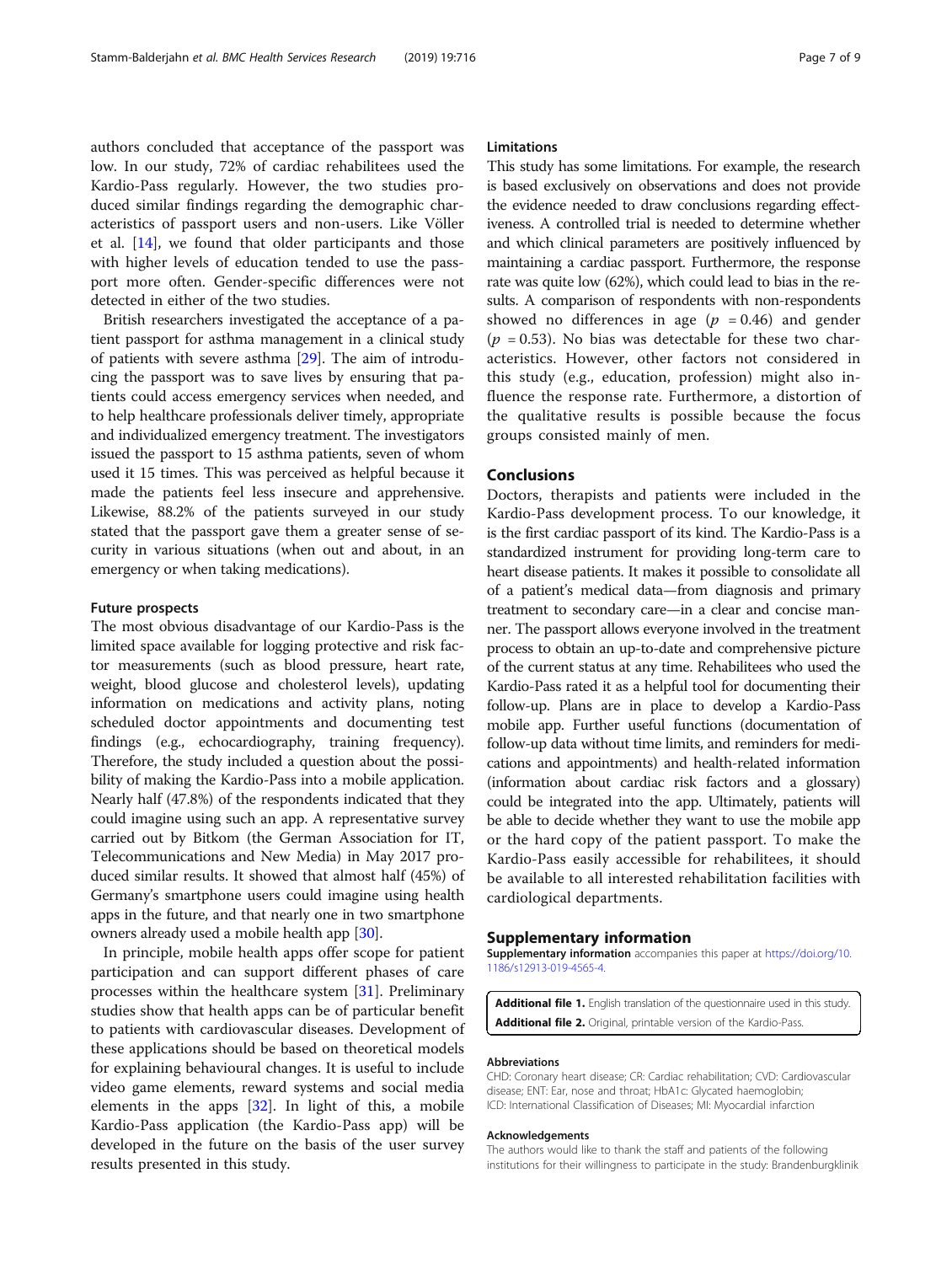<span id="page-7-0"></span>(Bernau), Herzhaus (Berlin), Reha-Zentrum Seehof (Teltow), Rehazentrum Westend (Berlin), Vivantes Rehabilitation GmbH (Berlin), and GLG Fachklinik Wolletzsee GmbH (Angermünde). We acknowledge support from the German Research Foundation (DFG) and the Open Access Publication Funds of Charité – Universitätsmedizin Berlin.

#### Authors' contributions

Research idea and study design: SS-B; statistical analysis and interpretation of the data: SS-B, RF, SR; manuscript: SS-B, RF, SR; revision, supervision and mentorship: KS. All authors have read and approved the submitted manuscript.

#### Funding

This study was funded by the German Pension Insurance Berlin-Brandenburg (grant number 10-R-40.07.05.07.006). Funding covered personnel, material and travel expenses. The funding body had no role in study design, data collection and analysis, decision to publish, or preparation of the manuscript.

#### Availability of data and materials

The dataset used and analysed during the study is available from the corresponding author on request.

#### Ethics approval and consent to participate

Before starting the present study, a study approval request (EA1/066/15) was submitted to the ethics committee of Charité – Universitätsmedizin Berlin. It was granted on 31 March 2015. Participation in the study was voluntary. Informed written consent was obtained from all patients when enrolling them in the study.

#### Consent for publication

All interview participants signed written consent forms. They agreed that their statements can be published in an anonymous manner, which does not allow conclusions to be drawn about the participants on a personal level.

#### Competing interests

The authors declare that they have no competing interests.

#### Received: 17 December 2018 Accepted: 26 September 2019 Published online: 21 October 2019

#### References

- 1. World Health Organization (WHO). The top ten causes of death. 2018. [http://www.who.int/news-room/fact-sheets/detail/the-top-10-causes-of](http://www.who.int/news-room/fact-sheets/detail/the-top-10-causes-of-death)[death](http://www.who.int/news-room/fact-sheets/detail/the-top-10-causes-of-death). Accessed 29 Aug 2018.
- 2. Holman H, Lorig K. Patient self-management: a key to effectiveness and efficiency in care of chronic disease. Public Health Rep. 2004;119(3):239–43. [https://doi.org/10.1016/j.phr.2004.04.002.](https://doi.org/10.1016/j.phr.2004.04.002)
- 3. Deutsche Herzstiftung e.V. (Hrsg.). Deutscher Herzbericht 2018. Frankfurt am Main 2018.
- 4. Willich SN, Müller-Nordhorn J, Kulig M, Binting S, Gohlke H, Hahmann H, Bestehorn K, Krobot K, Völler H. Cardiac risk factors, medication, and recurrent clinical events after acute coronary disease; a prospective cohort study. Eur Heart J. 2001;22(4):307–13. <https://doi.org/10.1053/euhj.2000.2294>.
- Hahmann HW, Wüsten B, Nuß B, et al. Intensivierte Reha-Nachsorge nach stationärer Anschlussheilbehandlung bei Patienten mit koronarer Herzkrankheit – Ergebnisse der INKA-Studie. Herzmedizin. 2006;23:36–41.
- 6. Giannuzzi P, Temporelli PL, Marchioli R, Maggioni AP, Balestroni G, Ceci V, Chieffo C, Gattone M, Griffo R, Schweiger C, Tavazzi L, Urbinati S, Valagussa F, Vanuzzo D. Global secondary prevention strategies to limit event recurrence after myocardial infarction: results of the GOSPEL study, a multicenter, randomized controlled trial from the Italian cardiac rehabilitation network. Arch Intern Med. 2008;168(20):2194–204. [https://doi.](https://doi.org/10.1001/archinte.168.20.2194) [org/10.1001/archinte.168.20.2194](https://doi.org/10.1001/archinte.168.20.2194).
- 7. Mayer-Berger W, Simic D, Mahmoodzad J, Burtscher R, Kohlmeyer M, Schwitalla B, Redaèlli M. Efficacy of a long-term secondary prevention programme following inpatient cardiovascular rehabilitation on risk and health-related quality of life in a low-education cohort: a randomized controlled study. Eur J Prev Cardiol. 2014;21(2):145–52. [https://doi.org/10.](https://doi.org/10.1177/2047487312465526) [1177/2047487312465526](https://doi.org/10.1177/2047487312465526).
- 8. Bundesarbeitsgemeinschaft für Rehabilitation (BAR). Praxisleitfaden Strategien zur Sicherung der Nachhaltigkeit von Leistungen zur medizinischen Rehabilitation. Frankfurt am Main. 2008.
- 9. Hall DM, Lowe J, Ryan Y, Smyth E. Diabetes Passport. Int J Integr Care. 2017; 17(5):A537. doi: [https://doi.org/10.5334/ijic.3857.](https://doi.org/10.5334/ijic.3857)
- 10. Saibil F, Lai E, Hayward A, Yip J, Gilbert C. Self-Management for People with inflammatory bowel disease. Can J Gastroenterol. 2008;22(3):281–7. [https://](https://doi.org/10.1155/2008/428967) [doi.org/10.1155/2008/428967.](https://doi.org/10.1155/2008/428967)
- 11. Malone K, Pope AL, Cowie E, Dunne E. Development of a multidisciplinary brain tumour patient passport. Int J Integr Care. 2017;17(5):1–8. [https://doi.](https://doi.org/10.5334/ijic.3520) [org/10.5334/ijic.3520](https://doi.org/10.5334/ijic.3520).
- 12. Marek A, Dazert S. Der Bochumer Nachsorgepass "Tumorerkrankungen HNO". HNO. 2007;55(2):109–13. <https://doi.org/10.1007/s00106-006-1435-2>.
- 13. Turpeau S. Un Passeport santé pour les insuffisants cardiaques. Soins. 2017; 62(820):43–4.
- 14. Völler H, Dovifat C, Schulz T, Lötsch M, Müller-Nordhorn J, Bestehorn K, Dissmann R, Willich SN. Akzeptanz eines Patientenpasses in der Sekundärprävention der koronaren Herzkrankheit. Dtsch Med Wochenschr. 2004;129:1183–7. <https://doi.org/10.1055/s-2004-824868>.
- 15. Piepoli MF, Corrà U, Adamopoulos S, Benzer W, Bjarnason-Wehrens B, Cupples M, Dendale P, Doherty P, Gaita D, Höfer S, McGee H, Mendes M, Niebauer J, Pogosova N, Garcia-Porrero E, Rauch B, Schmid JP, Giannuzzi P. Secondary prevention in the clinical management of patients with cardiovascular diseases. Core components, standards and outcome measures for referral and delivery: a policy statement from the cardiac rehabilitation section of the European Association for Cardiovascular Prevention & Rehabilitation. Endorsed by the Committee for Practice Guidelines of the European Society of Cardiology, 21(6):664-81. Eur J Prev Cardiol. 2014 Jun. [https://doi.org/10.1177/2047487312449597.](https://doi.org/10.1177/2047487312449597)
- 16. Schwarzer R. Modeling health behavior change: how to predict and modify the adoption and maintenance of health behaviors. J Appl Psychol. 2008; 57(1):1–29. [https://doi.org/10.1111/j.1464-0597.2007.00325.x.](https://doi.org/10.1111/j.1464-0597.2007.00325.x)
- 17. Bogner A, Menz W. Das theoriegenerierende Experteninterview. Erkenntnisinteresse, Wissensformen, Interaktion. In: Bogner A, Littig B, Menz W. Das Experteninterview. Theorie, Methode, Anwendung. 2. Auflage. Wiesbaden: VS Verlag; 2005:33–70.
- 18. Mayring P. Qualitative Inhaltsanalyse: Grundlage und Techniken. 11. akt. und überarb. Aufl. Weinheim: Beltz; 2010.
- 19. Thomas DR. A general inductive approach for analyzing qualitative evaluation data. Am J Eval. 2006;27(2):237–46.
- 20. Rohrmann B. Empirische Studien zur Entwicklung von Antwortskalen für die sozialwissenschaftliche Forschung. Z Sozialpsychol. 1978:222–45.
- 21. Prüfer P, Vazansky L, Wystup D. Antwortskalen im ALLBUS und ISSP: eine Sammlung (ZUMA-Methodenbericht, 2003/11). Mannheim: Zentrum für Umfragen, Methoden und Analysen -ZUMA-. 2003. [http://nbn-resolving.de/](http://nbn-resolving.de/urn:nbn:de:0168-ssoar-48519-4) [urn:nbn:de:0168-ssoar-48519-4](http://nbn-resolving.de/urn:nbn:de:0168-ssoar-48519-4). Accessed 25 Sept 2018.
- 22. Höder J, Deck R. Nachsorge: Wunsch und Wirklichkeit aus dem Blickwinkel von Rehabilitanden mit muskuloskelettalen Erkrankungen. Abschlussbericht. 2007.
- 23. Richter M, Schmid-Ott G, Leicht R, Muthny FA. Wahrgenommene Informationsvermittlung und Partizipation von Patienten in der kardiologischen Rehabilitation - Ausprägung und Zusammenhänge mit Reha-Outcome und Selbstwirksamkeit. Physikalische Medizin, Rehabilitationsmedizin, Kurortmedizin 2011;21(3):126–130. doi:[https://doi.](https://doi.org/10.1055/s-0031-1277143) [org/10.1055/s-0031-1277143](https://doi.org/10.1055/s-0031-1277143).
- 24. Heisler M, Bouknight RR, Hayward RA, Smith DM, Kerr EA. The relative importance of physician communication, participatory decision making, and patient understanding in diabetes self-management. J Gen Intern Med. 2002;17(4):243–52. <https://doi.org/10.1046/j.1525-1497.2002.10905.x>.
- 25. Street RL Jr, Makoul G, Arora NK, Epstein RM. How does communication heal? Pathways linking clinician-patient communication to health outcomes. Patient Educ Couns. 2009;74(3):295–301. [https://doi.org/10.1016/j.pec.2008.11.015.](https://doi.org/10.1016/j.pec.2008.11.015)
- 26. Bjarnason-Wehrens B, Schulz O, Gielen S, Halle M, Dürsch M, Hambrecht R, Lowis H, Kindermann W, Schulze R, Rauch B. Leitlinie körperliche Aktivität zur Sekundärprävention und Therapie kardiovaskulärer Erkrankungen. Clin Res Cardiol Suppl. 2009;4(Supplement3):1–44. doi: <https://doi.org/10.1007/s11789-009-0078-8>.
- 27. Schwarzer R, Lippke S, Luszczynska A. Mechanisms of health behavior change in persons with chronic illness or disability: the health action process approach (HAPA). Rehabil Psychol. 2011;56(3):161–70. [https://doi.org/10.1037/a0024509.](https://doi.org/10.1037/a0024509)
- 28. Sheeran P. Intention-behavior relations: a conceptual and empirical review. Eur Rev Soc Psychol. 2002;12(1):1–36. <https://doi.org/10.1080/14792772143000003>.
- 29. Newell K, Basi T, Hume S. Development of a patient passport in asthma management. Nurs Stand. 2014;29:37–42. [https://doi.org/10.7748/ns.29.7.37.e8970.](https://doi.org/10.7748/ns.29.7.37.e8970)
- 30. Bundesverband Informationswirtschaft, Telekommunikation und neue Medien e.V. (Bitkom). Fast jeder Zweite nutzt Gesundheits-Apps. Pressemitteilung